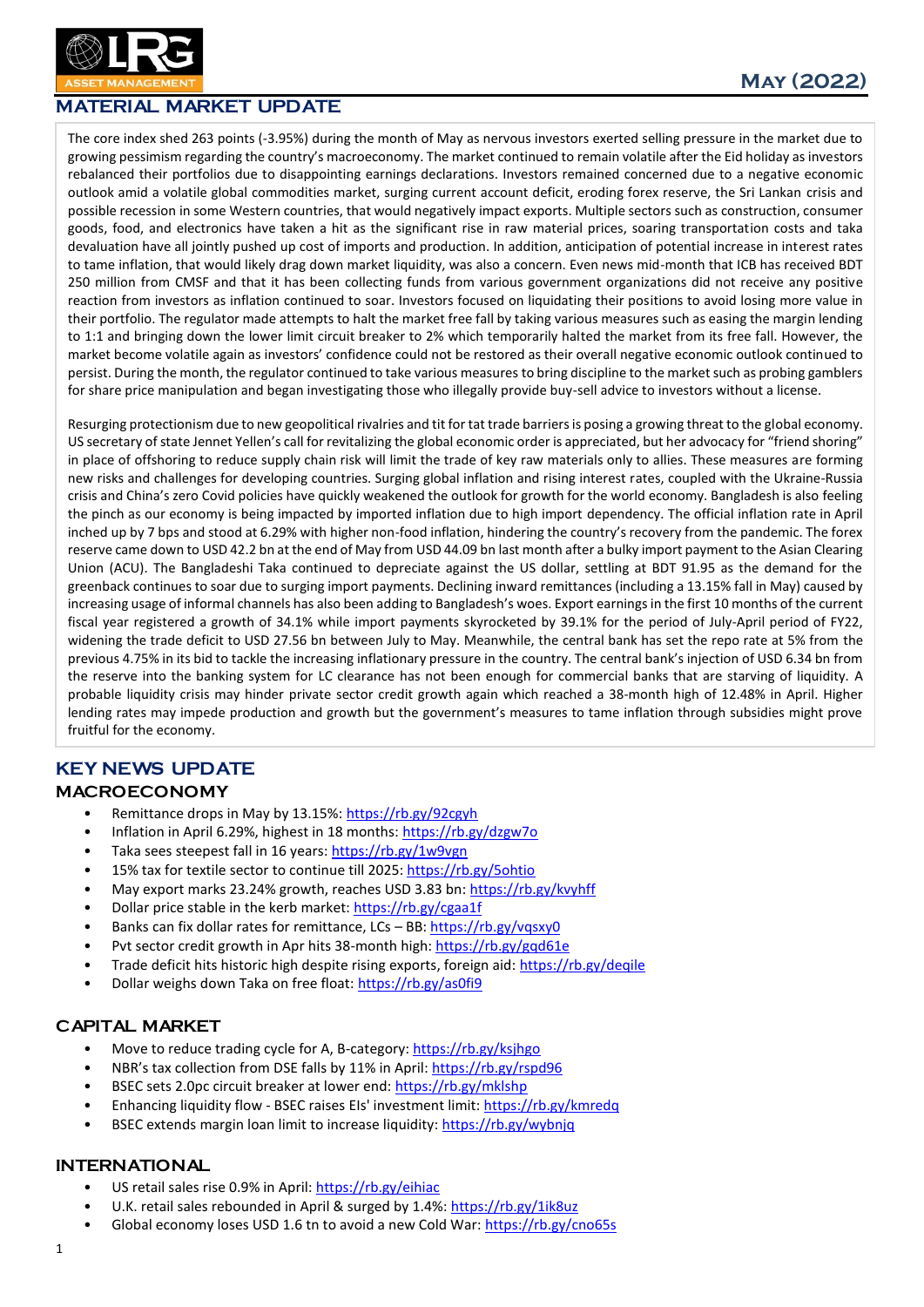

| <b>MACRO UPDATE</b> |
|---------------------|
|                     |

|                                                                      | FY 2021-22    | FY 2020-21 | <b>% CHANGE</b> |
|----------------------------------------------------------------------|---------------|------------|-----------------|
| EXPORT $(MN \$)$ (JUL-MAY.)                                          | 47,174        | 35,181     | 34.1%           |
| <b>IMPORT</b> (MN $$$ ) (JUL-APR.)                                   | 73,021        | 52,490     | 39.1%           |
| <b>REMITTANCES</b> (MN \$) (JUL-MAY.)                                | 19,193        | 22,853     | $-16.0\%$       |
| TAX REVENUE (NBR) (MN \$) (JUL-MAR.)                                 | 23,939        | 22,625     | 5.8%            |
| TOTAL DOMESTIC CREDIT (MN \$) (APR)                                  | 188,687       | 162,999    | 15.8%           |
| <b>CREDIT TO THE PRIVATE SECTOR (MN \$) (APRIL)</b>                  | 154,438       | 137,303    | 12.5%           |
| <b>BROAD MONEY M2</b> (MN \$) (APRIL)                                | 196,192       | 176,939    | 10.9%           |
| LC OPENING OF INDUSTRIAL RAW MATERIAL (MN \$) (JUL-APR.)             | 28,268        | 19,342     | 46.1%           |
| LC OPENING OF CAPITAL MACHINERY (MN \$) (JUL-APR.)                   | 5,571         | 3,829      | 45.5%           |
| <b>CURRENT ACCOUNT BALANCE</b> (MN \$) (JULFEB.)                     | (15, 317)     | (1,653)    | N/A             |
| <b>NET SALES OF NATIONAL SAVINGS CERTIFICATES (MN \$) (JUL-APR.)</b> | 2,066         | 4,101      | $-49.6%$        |
|                                                                      | <b>MAY'22</b> | APRIL'22   | <b>% CHANGE</b> |
| <b>FOREIGN EXCHANGE RESERVE (MN \$)</b>                              | 42,202        | 44,089     | $-4.3%$         |
| <b>CALL RATE</b> (WEIGHTED AVERAGE RATE)                             | 5.01          | 4.86       | 3.1%            |
| <b>TAKADOLLAR EXCHANGE RATE (AVG)</b>                                | 89.00         | 86.20      | $3.2\%$         |
|                                                                      | APRIL'22      | MARCH'22   | <b>% CHANGE</b> |
| <b>US RETAIL SALES (MN \$)</b>                                       | 677,711       | 671,648    | $0.9\%$         |
| <b>UK RETAIL SALES (MN \$)</b>                                       | 12,408        | 12,238     | 1.4%            |

Source: Bangladesh Bank, US Census Bureau, UK Office for National Statistics





Remittances fell by 16% between July-May YoY basis due to resurgence of hundi & easing of THE PANDEMIC.







Food inflation decreased by 10 bps while nonfood inflation increased by 35 bps in April, bringing up overall inflation by 7 bps.



Forex reserve decreased by 4.3% in April from the previous month due to increased import payments.



Call money rate increased by 15 bps in May compared to the previous month.

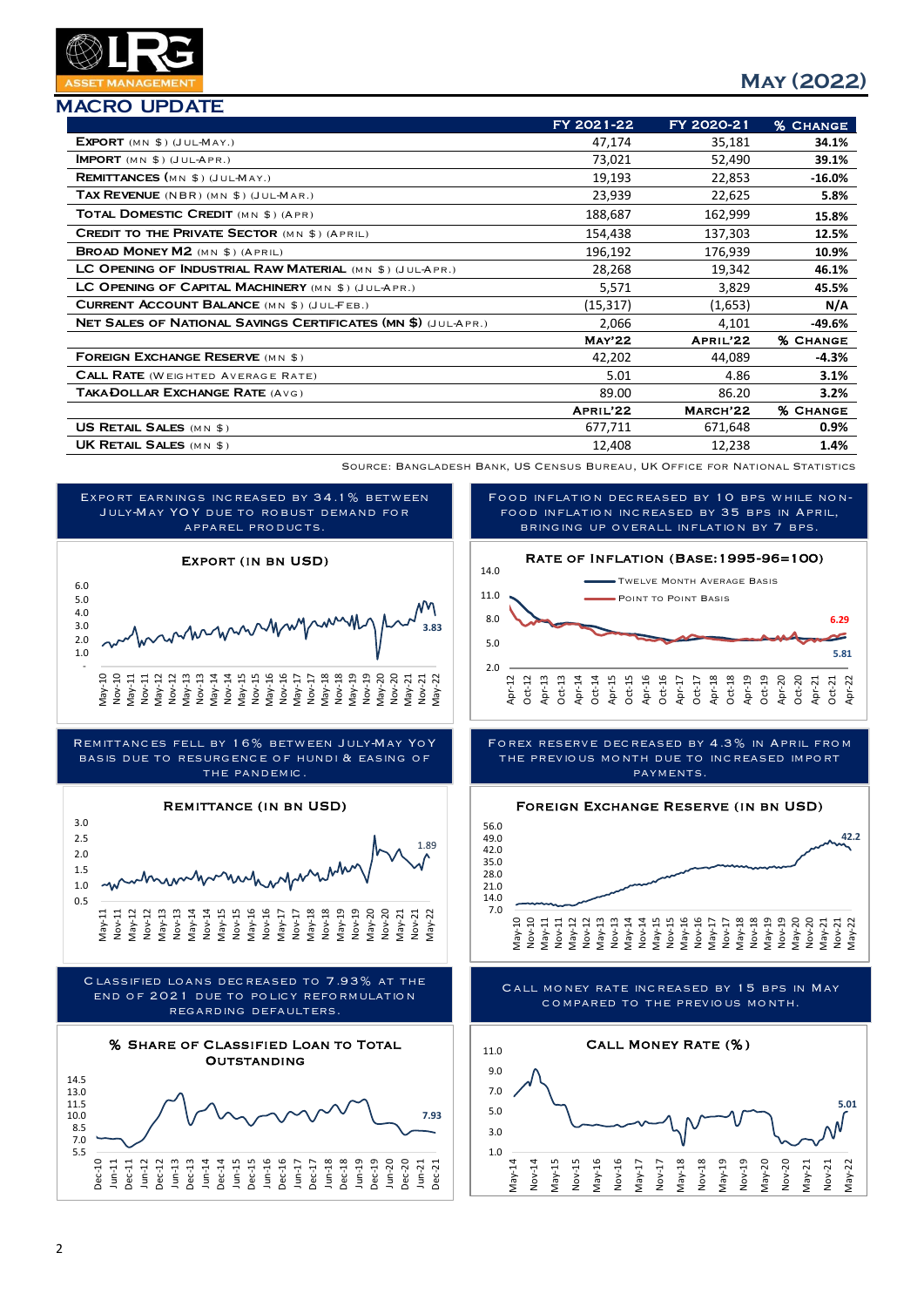

Spread declined in april'22 as against January'22 due to decreased lending rate WHILE DEPOSIT RATE WENT UP.



Yield curve seems upward sloping as all the rates of available bills & bonds increased.



Source: Bangladesh Bank, The Financial Express

## CAPITAL MARKET UPDATE

The broad index fell by 263 points or 3.95% as investors rushed for liquidating their holdings due to concerns regarding the country's macroeconomy and multiple regulatory interventions could not restore investors' confidence.





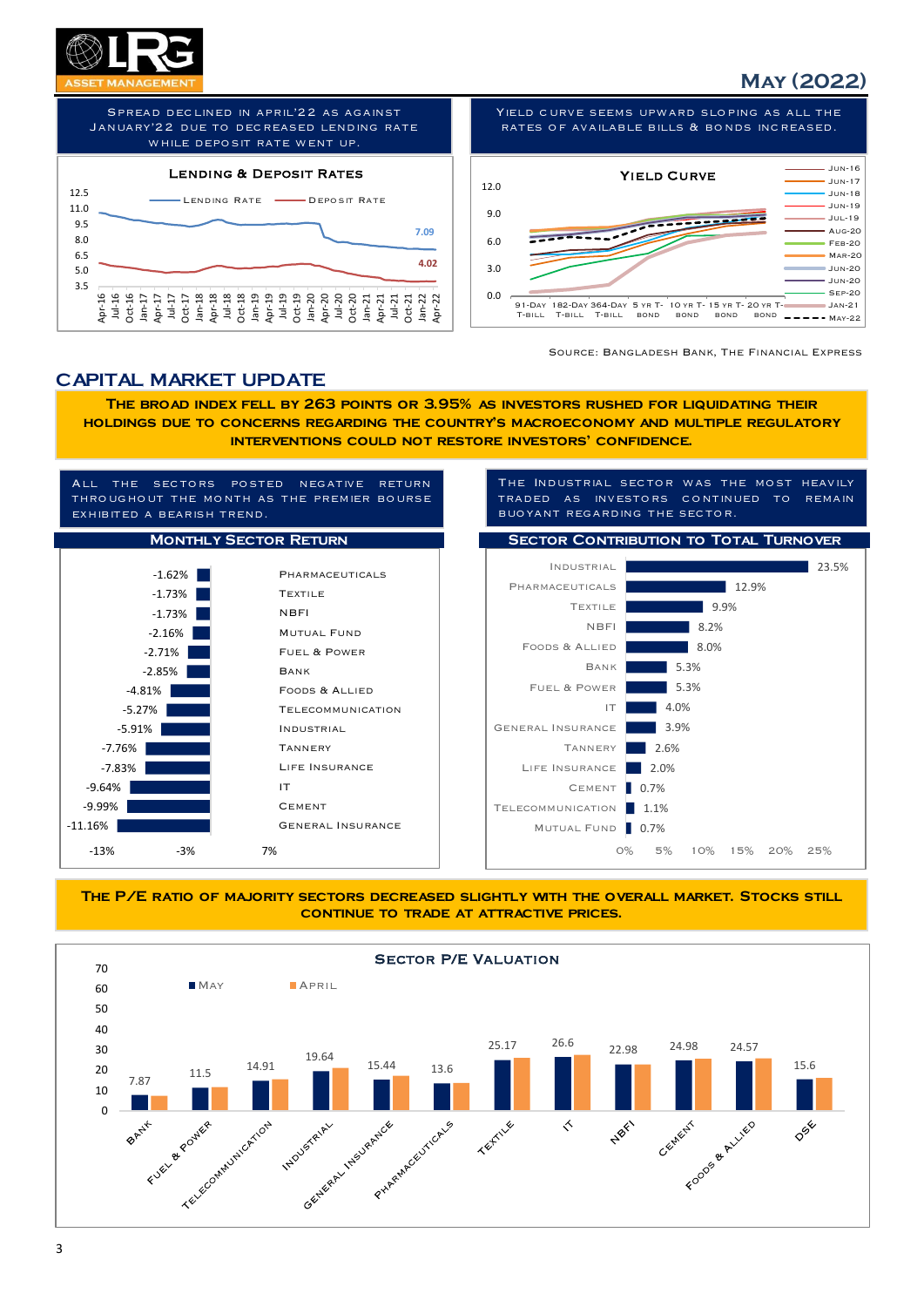

Average daily turnover increased by 26.13% even though a risk aversion strategy was pursued by nervous investors due to the ominous corporate earnings and economic outlook.

| <b>MARKET LIQUIDITY</b>      |            |                   |        |
|------------------------------|------------|-------------------|--------|
|                              | THIS MONTH | <b>LAST MONTH</b> | CHANGE |
| TOTAL TURNOVER (BDT MN)      | 144,645.07 | 121,051.29        | 19.49% |
| AVG. DAILY TURNOVER (BDT MN) | 8,035.84   | 6,371.12          | 26.13% |

TURNOVER LEADERS TICKER TURNOVER (BDT MN) TICKER 36.07% BEXIMCO 8,218.79 IMAMBUTTON 36.07% PRAGATIINS -23.79% JHRML 5,482.59 SPCERAMICS 33.22% ARAMITCEM -22.09%  $SPCERAMICS$  4.680.17 BEXIMCO CONTINUED TO maintain its top position in the turnover leaders' chart followed by IPO JHRML.

IMAMBUTTON TOPPED THE<br>GAINERS CHART WITHOUT CHART WITHOUT having fundamental reason.

| <b>TURNOVER LEADERS</b> |                   |  | <b>TOP TEN GAINERS</b> |                 |
|-------------------------|-------------------|--|------------------------|-----------------|
| <b>TICKER</b>           | TURNOVER (BDT MN) |  | <b>TICKER</b>          | <b>% CHANGE</b> |
| <b>BEXIMCO</b>          | 8,218.79          |  | <b>IMAMBUTTON</b>      | 36.07%          |
| JHRML                   | 5,482.59          |  | <b>SPCERAMICS</b>      | 33.22%          |
| <b>SPCERAMICS</b>       | 4,680.17          |  | <b>SALAMCRST</b>       | 25.51%          |
| <b>IPDC</b>             | 4.264.14          |  | <b>BDFINANCE</b>       | 21.91%          |
| <b>ACIFORMULA</b>       | 3,166.69          |  | SONARGAON              | 21.48%          |
| <b>ORIONPHARM</b>       | 3.049.85          |  | <b>SILVAPHL</b>        | 20.67%          |
| <b>FORTUNE</b>          | 2.942.39          |  | <b>GSPFINANCE</b>      | 19.29%          |
| <b>BSC</b>              | 2,900.07          |  | <b>FUWANGCER</b>       | 16.56%          |
| <b>RDFOOD</b>           | 2,748.40          |  | SILCOPHL               | 13.73%          |
| UNIQUEHRL               | 2,439.02          |  | GHAIL                  | 13.14%          |

PRAGATIINS LOST THE MOST value as its recent marginal earnings growth may have been disappointed investors.

|                   | <b>TURNOVER LEADERS</b> | <b>TOP TEN GAINERS</b> |                 | <b>TOP TEN LOSERS</b> |                 |
|-------------------|-------------------------|------------------------|-----------------|-----------------------|-----------------|
| TICKER            | TURNOVER (BDT MN)       | <b>TICKER</b>          | <b>% CHANGE</b> | <b>TICKER</b>         | <b>% CHANGE</b> |
| <b>BEXIMCO</b>    | 8,218.79                | <b>IMAMBUTTON</b>      | 36.07%          | PRAGATIINS            | $-23.79%$       |
| JHRML             | 5,482.59                | <b>SPCERAMICS</b>      | 33.22%          | ARAMITCEM             | $-22.09%$       |
| <b>SPCERAMICS</b> | 4,680.17                | <b>SALAMCRST</b>       | 25.51%          | <b>BNICL</b>          | $-21.84%$       |
| <b>IPDC</b>       | 4,264.14                | <b>BDFINANCE</b>       | 21.91%          | <b>HEIDELBCEM</b>     | $-21.06%$       |
| ACIFORMULA        | 3,166.69                | <b>SONARGAON</b>       | 21.48%          | MHSML                 | $-20.67%$       |
| ORIONPHARM        | 3.049.85                | <b>SILVAPHL</b>        | 20.67%          | <b>RDFOOD</b>         | $-20.49%$       |
| <b>FORTUNE</b>    | 2,942.39                | <b>GSPFINANCE</b>      | 19.29%          | PAPERPROC             | $-20.29%$       |
| <b>BSC</b>        | 2,900.07                | <b>FUWANGCER</b>       | 16.56%          | ASIAINS               | $-19.21%$       |
| <b>RDFOOD</b>     | 2,748.40                | <b>SILCOPHL</b>        | 13.73%          | <b>GENEXIL</b>        | $-19.08%$       |
| UNIQUEHRL         | 2,439.02                | GHAIL                  | 13.14%          | <b>PROVATIINS</b>     | $-18.34%$       |
|                   |                         |                        |                 |                       |                 |

## NOTABLE EARNINGS ANNOUNCEMENTS DURING THE MONTH

BATBC registered an earnings growth of 7.81% YoY in Q1 of FY2022 due to a 7.2% decline in cost of sales and 30.7% in operating expenditure even though the company reported a 8.23% DECLINE IN ITS GROSS REVENUE. CITYBANK'S EPS DECLINED BY 14.43% YOY FOR Q1 OF FY2022 DRIVEN BY A 260 BASIS POINTS GROWTH IN ITS COST TO INCOME RATIO COUPLED WITH HIGH COST OF DEPOSITS EVEN though the bank registered 6.01% growth in its operating income.

| <b>TICKER</b> | <b>COMPANY NAME</b>                                 | <b>SECTOR</b> | <b>EPS</b><br>2022<br>$(JAN-$<br>MAR) | <b>EPS</b><br>20201<br>$(JAN-$<br>MAR) | <b>CHANGE</b> |
|---------------|-----------------------------------------------------|---------------|---------------------------------------|----------------------------------------|---------------|
| <b>BATBC</b>  | BRITISH AMERICAN TOBACCO BANGLADESH COMPANY LIMITED | FOOD & ALLIED | 7.73                                  | 7.17                                   | 7.81%         |
| CITYBANK      | THE CITY BANK LTD                                   | BANK          | 0.83                                  | 0.97                                   | $-14.43%$     |

| <b>TICKER</b>    | <b>COMPANY NAME</b>           | <b>SECTOR</b>        | <b>EPS</b><br>2022<br>$(APR-$<br>MAR) | <b>EPS</b><br>2021<br>$(APR-$<br>$\textsf{MAR}$ ) | <b>CHANGE</b> | <b>DIVIDEND</b>             |
|------------------|-------------------------------|----------------------|---------------------------------------|---------------------------------------------------|---------------|-----------------------------|
| <b>BERGERPBL</b> | BERGER PAINTS BANGLADESH LTD. | <b>MISCELLANEOUS</b> | 62.68                                 | 57.55                                             | 8.91%         | Total 400%<br>cash dividend |

Source: LR Global Research and DSE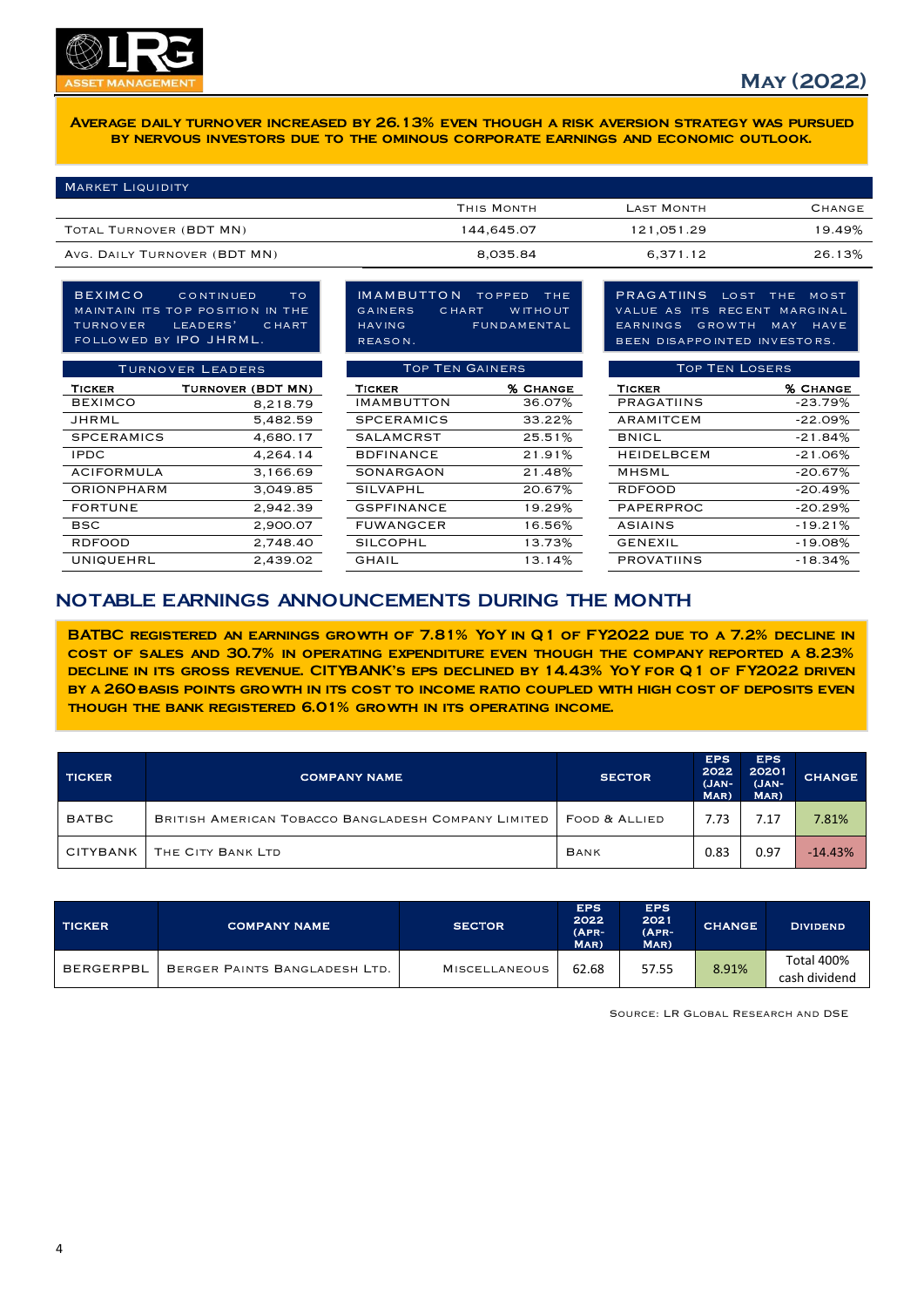

#### WORLD MARKET













#### INDICES, COMMODITIES & CURRENCIES

| 3,600<br>3,100<br>2,600<br>2,100<br>Julia 20<br>SEP-20<br><b>MAY-20</b><br>Aloy-20<br>JAN-21<br><b>MARYLY</b>                                  | JAN-22<br>MAY-21<br>SEP-21<br>JULIE 21<br>Nou-21                | 4,132.15<br>MARY 22<br>MAY-22     | 43,000<br>33,000<br>23,000<br><b>MAY-20</b><br><b>JULIED</b><br>SEP-20<br>Aloyz20           | <b>MARYLY</b><br>July 21<br>JAN-21<br>MAY-Z 21<br>SEP-21 | 55566.4<br>MARY-22<br><b>Nou-21</b><br>JAN-22<br><b>MAY-22</b>  |
|------------------------------------------------------------------------------------------------------------------------------------------------|-----------------------------------------------------------------|-----------------------------------|---------------------------------------------------------------------------------------------|----------------------------------------------------------|-----------------------------------------------------------------|
|                                                                                                                                                | <b>CSE ALL SHARE</b>                                            |                                   |                                                                                             | <b>FTSE VIETNAM ALL</b>                                  |                                                                 |
| 13,000<br>11,500<br>10,000<br>8,500<br>7,000<br>5,500<br>4,000<br><b>MAY-20</b><br><b>JULIED</b><br>SEP-20<br>Aoy-20<br>JAN.21<br><b>MARYL</b> | JAN-22<br>MAY-Z-21<br>JULIE 21<br>SEP-21<br>Nou-21              | 8108.09<br>MARY-22<br>MAY-22      | 1,600<br>1,350<br>1,100<br>850<br>600<br><b>MANZI2O</b><br>Julie 20<br>SEP-20<br>Aloy-20    | JANI2-2<br><b>MARYLY</b><br>MAY-21<br>July-21<br>SEP-21  | 1382.28<br><b>MARYLLE</b><br>MAY-222<br>JAN-22<br><b>Nou-21</b> |
|                                                                                                                                                | <b>MSCI FRONTIER 100</b>                                        |                                   |                                                                                             | <b>FTSE 100</b>                                          |                                                                 |
| 38<br>34<br>30<br>26<br>22<br>18<br><b>MAY-20</b><br>Julie 20<br>SEP-20<br>ADUV-20<br>JAN-221<br><b>MARYLY</b>                                 | JAN-22<br><b>MAY-2121</b><br>SEP-21<br>July 21<br><b>NOV-21</b> | 29.93<br>MAY-222<br><b>MARYLY</b> | 8,000<br>7,000<br>6,000<br>5,000<br>4,000<br>Julie 20<br>SEP-20<br>ADUV-20<br><b>MAY-20</b> | JAN'21<br><b>MARYLY</b><br>MAY-2-21<br>July 21<br>SEP-21 | 7607.66<br><b>MARYLLE</b><br>JAN-22<br>MAY-22<br>Nou-21         |
|                                                                                                                                                |                                                                 |                                   |                                                                                             |                                                          |                                                                 |
|                                                                                                                                                |                                                                 |                                   |                                                                                             |                                                          |                                                                 |
| <b>INDICES, COMMODITIES &amp; CURRENCIES</b><br><b>INDICES</b>                                                                                 | $1-YEAR$                                                        | 6-MONTH                           | 3-MONTH                                                                                     | 1-MONTH                                                  | $1 - W E E K$                                                   |
| S&P500                                                                                                                                         | $-1.71%$                                                        | $-9.52%$                          | $-4.04%$                                                                                    | 0.01%                                                    | 4.84%                                                           |
| <b>SENSEX</b>                                                                                                                                  | 6.99%                                                           | $-2.63%$                          | $-1.21%$                                                                                    | $-2.62%$                                                 | 2.80%                                                           |
| <b>CSE ALL</b>                                                                                                                                 | 9.52%                                                           | $-29.13%$                         | $-29.97%$                                                                                   | 6.35%                                                    | $-1.91%$                                                        |
| <b>FTSE VTNM</b>                                                                                                                               | $-5.54%$                                                        | $-15.85%$                         | $-13.18%$                                                                                   | $-5.42%$                                                 | 4.90%                                                           |
| <b>MSCI FRONTIER 100</b>                                                                                                                       | $-6.88%$                                                        | $-12.66%$                         | $-10.76%$                                                                                   | $-5.04%$                                                 | 2.96%                                                           |
| <b>FTSE 100</b>                                                                                                                                | 8.26%                                                           | 7.77%                             | 3.79%                                                                                       | 0.84%                                                    | 1.65%                                                           |
| <b>DSEX</b>                                                                                                                                    | 9.97%                                                           | $-4.63%$                          | $-5.34%$                                                                                    | $-3.95%$                                                 | 2.92%                                                           |
| *NOTE: RETURNS<br>FOR VARYING PERIODS DUE TO LOCKDOWNS.                                                                                        |                                                                 |                                   |                                                                                             |                                                          | $CD = 0$                                                        |
|                                                                                                                                                |                                                                 |                                   |                                                                                             |                                                          |                                                                 |
| <b>COMMODITIES RETURN</b>                                                                                                                      | $1-YEAR$                                                        | 6-MONTH                           | 3-MONTH                                                                                     | 1-MONTH                                                  | 1-WEEK                                                          |
| GOLD                                                                                                                                           | $-3.28%$                                                        | 4.05%                             | -4.91%                                                                                      | $-3.31%$                                                 | $-1.23%$                                                        |
| COPPER                                                                                                                                         | $-8.22%$                                                        | 0.42%                             | $-6.54%$                                                                                    | $-2.55%$                                                 | $-0.21%$                                                        |
| CRUDE OIL                                                                                                                                      | 71.25%                                                          | 73.27%                            | 10.89%                                                                                      | 9.53%                                                    | 4.46%                                                           |
| SUGAR                                                                                                                                          | 15.61%                                                          | 4.30%                             | 5.78%                                                                                       | 1.31%                                                    | $-1.77%$                                                        |
| WHEAT                                                                                                                                          | 61.44%                                                          | 40.55%                            | 8.56%                                                                                       | 3.01%                                                    | $-5.82%$                                                        |
| <b>CURRENCIES RETURN*</b>                                                                                                                      | <b>EXCHANGE RATE</b>                                            | $1-YEAR$                          | 6-MONTH                                                                                     | 3-MONTH                                                  | $1-WEEK$                                                        |
| EURO                                                                                                                                           | 0.93                                                            | 13.9%                             | 5.6%                                                                                        | $1 - M$ ONTH<br>3.7%                                     | $-1.8%$<br>0.0%                                                 |
| INR                                                                                                                                            | 77.60                                                           | 6.5%                              | 2.9%                                                                                        | 1.6%                                                     | 1.8%<br>0.0%                                                    |
| YEN                                                                                                                                            | 128.68                                                          | 17.5%                             | 13.7%                                                                                       | 12.0%                                                    | $-0.9%$<br>1.5%                                                 |
| CNY                                                                                                                                            | 6.67                                                            | 4.3%                              | 4.8%                                                                                        | 5.6%                                                     | 0.1%<br>$-0.4%$                                                 |
| <b>VND</b>                                                                                                                                     | 23,185.00                                                       | 0.6%                              | 2.0%                                                                                        | 1.6%                                                     | 1.0%<br>$-0.1%$                                                 |
| <b>BDT</b>                                                                                                                                     | 88.91                                                           | 5.2%                              | 3.8%                                                                                        | 3.7%                                                     | 2.6%<br>1.4%                                                    |

| <b>COMMODITIES RETURN</b> | I-YEAR    | 6-MONTH | 3-MONTH  | 1-MONTH  | 1-WEEK    |
|---------------------------|-----------|---------|----------|----------|-----------|
| GOLD                      | $-3.28%$  | 4.05%   | $-4.91%$ | $-3.31%$ | $-1.23%$  |
| COPPER                    | $-8.22\%$ | 0.42%   | $-6.54%$ | $-2.55%$ | $-0.21%$  |
| <b>CRUDE OIL</b>          | 71.25%    | 73.27%  | 10.89%   | 9.53%    | 4.46%     |
| <b>SUGAR</b>              | 15.61%    | 4.30%   | 5.78%    | 1.31%    | $-1.77\%$ |
| <b>WHEAT</b>              | 61.44%    | 40.55%  | 8.56%    | 3.01%    | $-5.82%$  |

| <b>CURRENCIES RETURN*</b> | <b>EXCHANGE RATE</b> | $1 - Y EAR$ | 6-MONTH | 3-MONTH | 1-MONTH | 1-WEEK  |
|---------------------------|----------------------|-------------|---------|---------|---------|---------|
| EURO                      | 0.93                 | 13.9%       | 5.6%    | 3.7%    | $-1.8%$ | 0.0%    |
| <b>INR</b>                | 77.60                | 6.5%        | 2.9%    | 1.6%    | 1.8%    | 0.0%    |
| <b>YEN</b>                | 128.68               | 17.5%       | 13.7%   | 12.0%   | $-0.9%$ | 1.5%    |
| CNY                       | 6.67                 | 4.3%        | 4.8%    | 5.6%    | 0.1%    | $-0.4%$ |
| <b>VND</b>                | 23,185.00            | 0.6%        | 2.0%    | 1.6%    | 1.0%    | $-0.1%$ |
| <b>BDT</b>                | 88.91                | 5.2%        | 3.8%    | 3.7%    | 2.6%    | 1.4%    |

Source: investing.com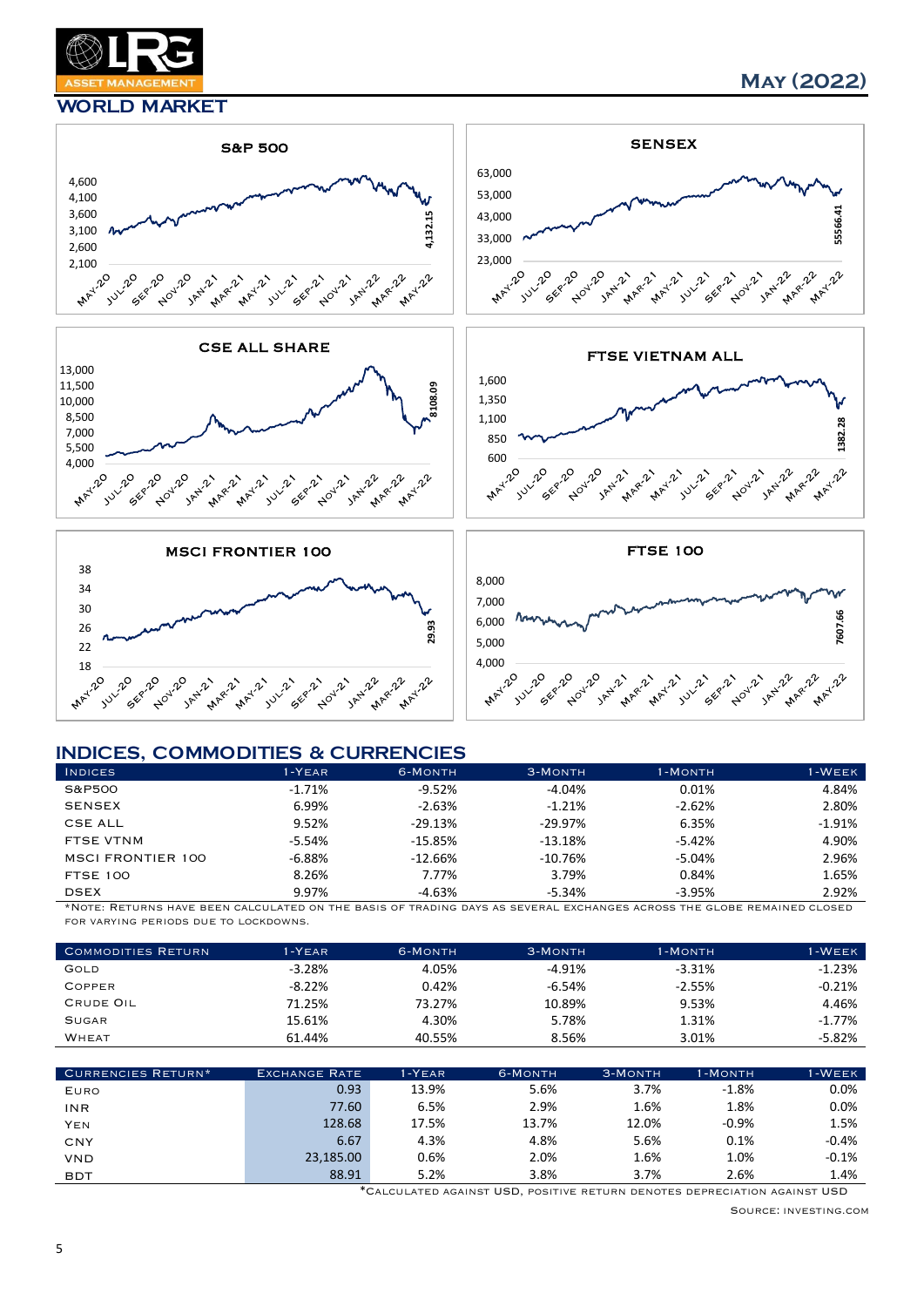

## LR GLOBAL PORTFOLIO PERFORMANCE

Consistently outperformed the benchmark index across all funds since inception due to our security selection, asset allocation, market timing, and risk management process.





LR GLOBAL MANAGED FUNDS HAVE CONSISTENTLY BEAT THE MARKET WITH OVER 50% CASH DIVIDENDS ON AVERAGE. DESPITE A FLAT MARKET SINCE 2010, LR GLOBAL MANAGED FUNDS HAVE MATERIALLY OUTPERFORMED THE BENCHMARK INDEX.

| <b>VALUE ADDITION</b><br><b>HISTORY</b>      | <b>SINCE</b><br><b>INCEPTION</b>                                  | <b>10-YR</b> | $9$ YR   | 8 YR     | 7 <sub>MR</sub>                         | 6 YR     | 5 YR     | 4 <sub>YR</sub> | 3 YR   | 2MR       | $1 - \text{YR}$ |
|----------------------------------------------|-------------------------------------------------------------------|--------------|----------|----------|-----------------------------------------|----------|----------|-----------------|--------|-----------|-----------------|
| <b>CUMULATIVE</b><br><b>RETURN LR GLOBAL</b> | 121.00%                                                           | 80.67%       | 94.14%   | 60.85%   | 71.71%                                  | 50.58%   | 34.04%   | 19.99%          | 23.33% | 40.27%    | 2.87%           |
| <b>CUMULATIVE</b><br><b>RETURN (DSEX)</b>    | 19.62%                                                            | 19.65%       | 82.10%   | 37.18%   | 47.96%                                  | 48.92%   | 18.24%   | 17.90%          | 21.75% | 61.71%    | 5.61%           |
| <b>LR GLOBAL</b><br><b>VALUE ADDITION</b>    | 101.38%                                                           | 61.02%       | 12.04%   | 23.67%   | 23.75%                                  | 1.66%    | 15.79%   | 2.09%           | 1.58%  | $-21.44%$ | $-2.74%$        |
|                                              | MATERIAL VALUE ADDITION IN AN UP & DOWN MARKETS (ANNUALIZED)      |              |          |          |                                         |          |          |                 |        |           |                 |
| <b>LR GLOBAL</b><br><b>RETURN</b>            | 6.73%                                                             | 6.09%        | 7.65%    | 6.12%    | 8.03%                                   | 7.06%    | 6.03%    | 4.66%           | 7.24%  | 18.43%    | 2.87%           |
| <b>DSEX RETURN</b>                           | 1.48%                                                             | 1.81%        | 6.89%    | 4.03%    | 5.76%                                   | 6.86%    | 3.41%    | 4.20%           | 6.78%  | 27.16%    | 5.61%           |
| <b>LR GLOBAL</b><br><b>VALUE ADDITION</b>    | 5.25%                                                             | 4.28%        | 0.76%    | 2.09%    | 2.27%                                   | 0.20%    | 2.63%    | 0.46%           | 0.46%  | $-8.73%$  | $-2.74%$        |
|                                              | ACTIVE MANAGEMENT HISTORY (LOW BETA & GENERATED CONSISTENT ALPHA) |              |          |          |                                         |          |          |                 |        |           |                 |
| <b>BETA (LR GLOBAL</b><br><b>VS DSEX)</b>    | 0.32                                                              | 0.36         | 0.42     | 0.45     | 0.46                                    | 0.45     | 0.46     | 0.45            | 0.47   | 0.42      | 0.46            |
| <b>JENSEN'S ALPHA</b>                        | 2.00%                                                             | 1.44%        | 1.13%    | 0.87%    | 2.00%                                   | 0.53%    | 1.09%    | $-0.67%$        | 0.74%  | 3.35%     | $-3.10%$        |
|                                              |                                                                   |              |          |          | <b>CUMULATIVE CASH DIVIDEND HISTORY</b> |          |          |                 |        |           |                 |
|                                              | $2022 -$<br><b>SINCE</b><br><b>INCEPTION</b>                      | 2021         | 2020     | 2019     | 2018                                    | 2017     | 2016     | 2015            | 2014   | 2013      | 2012            |
| <b>DIVIDEND</b><br>(BDT MN)                  | 5,049.14                                                          | 4,849.14     | 3,687.71 | 3.609.04 | 3,108.61                                | 2.469.41 | 1,833.27 | 1,263.90        | 766.79 | 727.04    | 378.00          |
| <b>DIVIDEND</b><br>% OF PAR                  | 56.76%                                                            | 54.51%       | 41.45%   | 40.57%   | 34.94%                                  | 27.76%   | 20.61%   | 14.21%          | 8.62%  | 8.17%     | 8.04%           |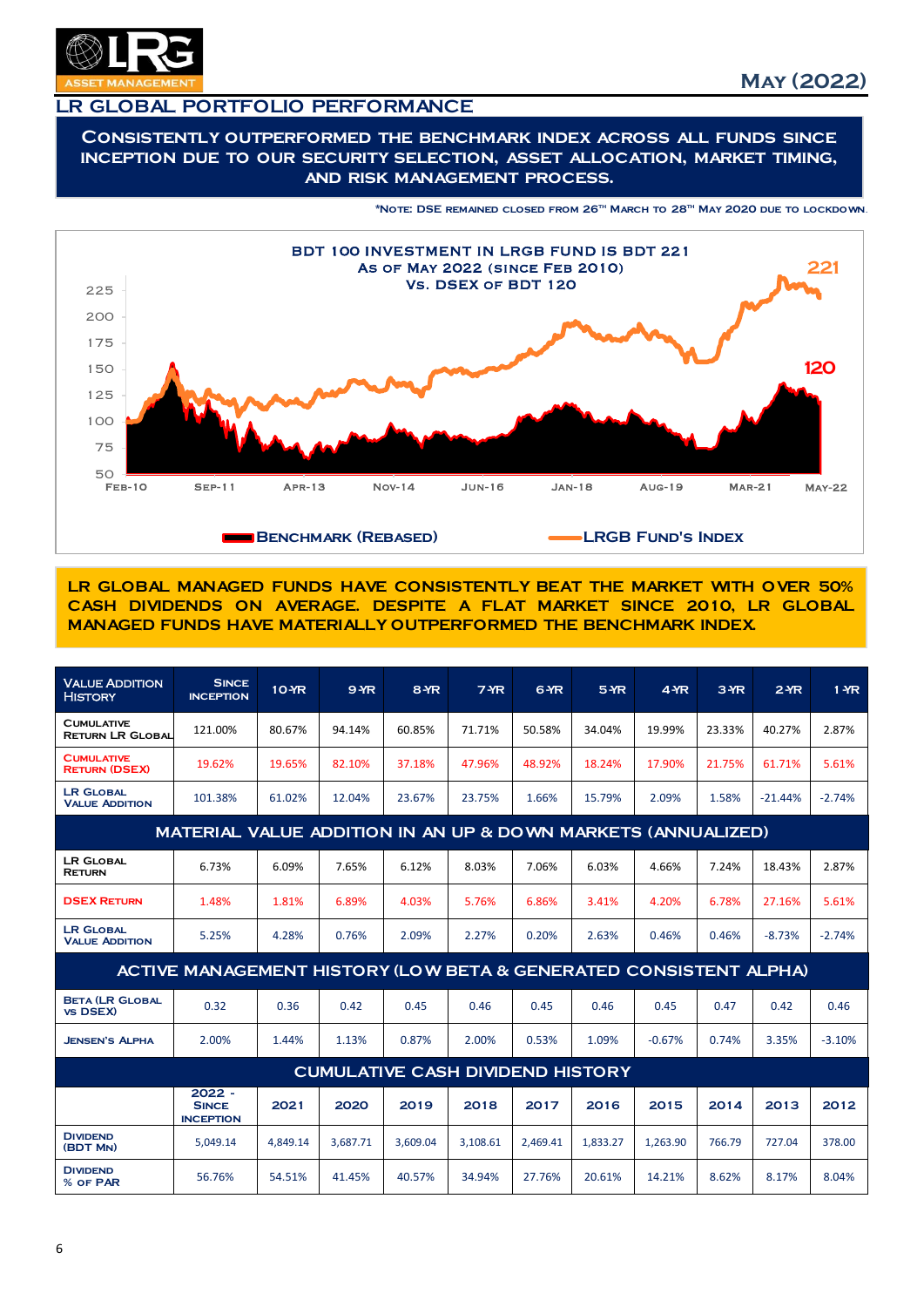

## LR GLOBAL INDIVIDUAL PORTFOLIO DIVIDEND HISTORY

#### CONSISTENT PERFORMANCE ACROSS ALL FUNDS INCLUDING CASH DIVIDEND HISTORY DESPITE BEAR MARKETS OVER LAST 10 YEARS RETURNED OVER 50% CASH OF INITIAL INVESTMENT TO UNIT HOLDERS.

| <b>DIVIDEND HISTORY</b>        | <b>DBH1STMF</b> | <b>GREENDELMF</b> | <b>AIBLISTIMF</b> | <b>MBLISTMF</b> | <b>LRGLOBMF1</b> | <b>NCCBLMF1</b> |
|--------------------------------|-----------------|-------------------|-------------------|-----------------|------------------|-----------------|
| <b>FUND INCEPTION DATE</b>     | 4-Feb-10        | 23-Sep-10         | $6$ -Jan-11       | 3-Feb-11        | 15-Sep-11        | 24-May-12       |
| INITIAL FUND SIZE (BDT MN)     | 1.200           | 1.500             | 1.000             | 1.000           | 3.111            | 1,085           |
| TL CASH DIVIDEND (BDT MN)      | 811.20          | 652.50            | 637.50            | 585.00          | 1,720.06         | 642.88          |
| <b>% TOTAL DIVIDEND TO PAR</b> | 68%             | 44%               | 64%               | 59%             | 55%              | 59%             |

#### ALL INDIVIDUAL FUNDS MATERIALLY OUTPERFOMED THE BENCHMARK (DSEX) AND RETURNED OVER 50% CASH DIVIDEND ON AVERAGE.

| <b>CUMULATIVE DIVIDEND</b><br><b>YIELD</b> | <b>DBH1STMF</b> | <b>GREENDELMF</b> | <b>AIBL I STIMF</b> | <b>MBL1STMF</b> | <b>LRGLOBMF1</b> | <b>NCCBLMF1</b> |
|--------------------------------------------|-----------------|-------------------|---------------------|-----------------|------------------|-----------------|
| 5 YEAR                                     | 41.61%          | 43.06%            | 47.84%              | 48.44%          | 44.66%           | 46.40%          |
| 4 YEAR                                     | 36.90%          | 38.37%            | 37.95%              | 39.68%          | 34.91%           | 34.46%          |
| 3 YEAR                                     | 26.03%          | 26.59%            | 27.49%              | 28.96%          | 27.40%           | 26.07%          |
| 2 YEAR                                     | 15.99%          | 15.97%            | 26.10%              | 27.60%          | 21.17%           | 24.50%          |
| 1 YEAR                                     | 15.07%          | 15.21%            | 11.26%              | 12.24%          | 19.74%           | 14.49%          |

| <b>CUMULATIVE DIV. YIELD</b><br>(ANNUALIZED) | <b>DBH1STMF</b> | <b>GREENDELMF</b> | <b>AIBL ISTIMF</b> | <b>MBL1STMF</b> | LRGLOBMF1 | <b>NCCBLMF1</b> |
|----------------------------------------------|-----------------|-------------------|--------------------|-----------------|-----------|-----------------|
| 5 YEAR                                       | 8.32%           | 8.61%             | 9.57%              | 9.69%           | 8.93%     | 9.28%           |
| 4 YEAR                                       | 9.22%           | 9.59%             | 9.49%              | 9.92%           | 8.73%     | 8.61%           |
| 3 YEAR                                       | 8.68%           | 8.86%             | 9.16%              | 9.65%           | 9.13%     | 8.69%           |
| 2 YEAR                                       | 7.99%           | 7.98%             | 13.05%             | 13.80%          | 10.59%    | 12.25%          |
| 1 YEAR                                       | 15.07%          | 15.21%            | 11.26%             | 12.24%          | 19.74%    | 14.49%          |

Note: The dividend data used for AIBL1STMF and MBL1STMF is for 2022 while the rest are for 2021.

| <b>MONTHLY MARKET PERFORMANCE</b> |          |          |          |  |  |  |
|-----------------------------------|----------|----------|----------|--|--|--|
|                                   | May'22   | Apr'22   | Change   |  |  |  |
| <b>DSEX</b>                       | 6,392.86 | 6,655.67 | $-3.95%$ |  |  |  |
| <b>DBH1STMF</b>                   | 11.01    | 11.25    | $-2.13%$ |  |  |  |
| <b>GREENDELMF</b>                 | 10.79    | 11.02    | $-2.09%$ |  |  |  |
| <b>AIBL1STIMF</b>                 | 11.08    | 11.22    | $-1.25%$ |  |  |  |
| <b>MBL1STMF</b>                   | 11.60    | 11.84    | $-2.03%$ |  |  |  |
| <b>LRGLOBMF1</b>                  | 11.07    | 11.30    | $-2.04%$ |  |  |  |
| <b>NCCBLMF1</b>                   | 11.30    | 11.55    | $-2.16%$ |  |  |  |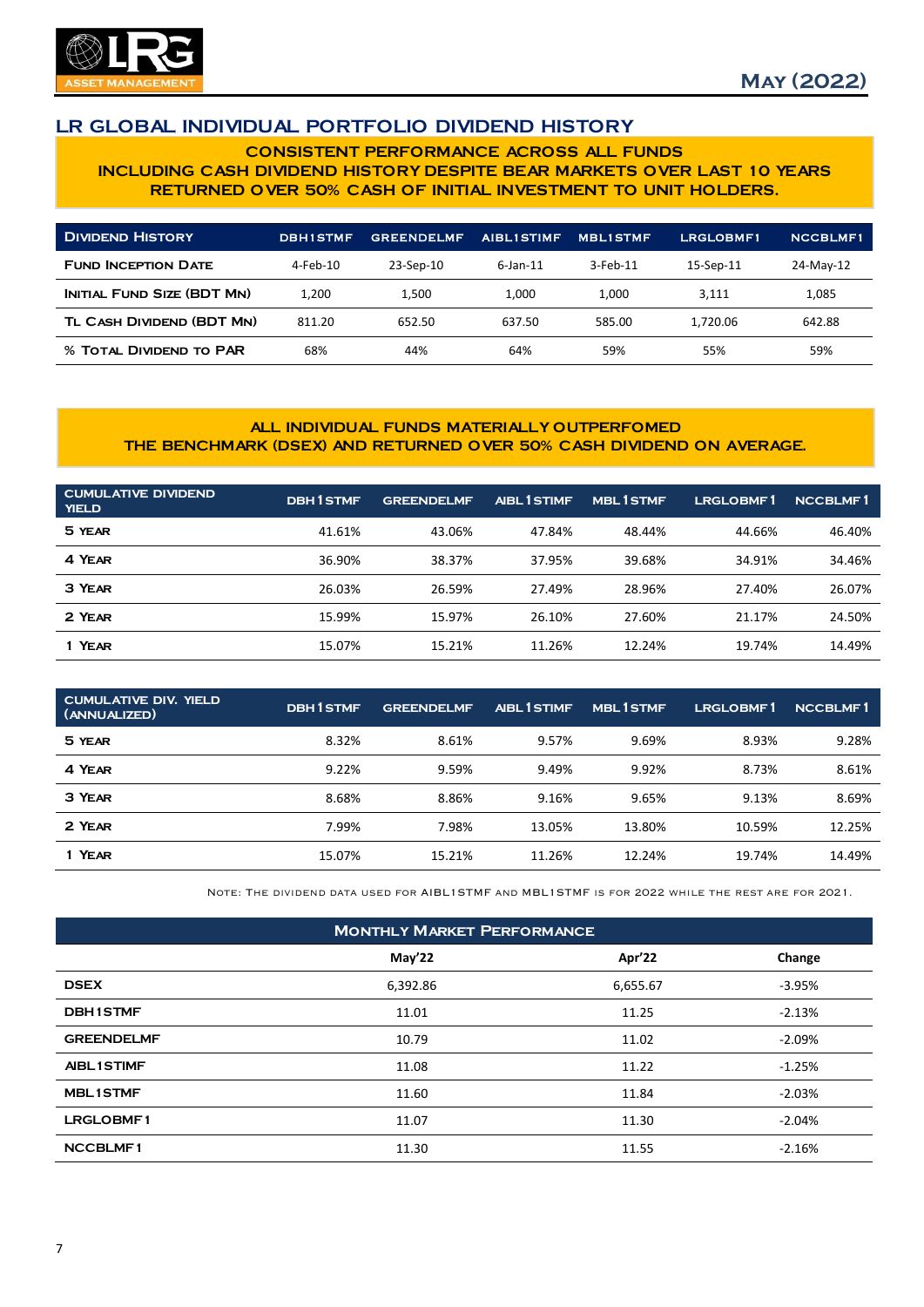

## LR GLOBAL PORTFOLIO UPDATE

LR GLOBAL'S PORTFOLIO IS UNDERWEIGHT IN ALL SECTORS COMPARED TO THE BENCHMARK INDEX, EXCEPT THE PHARMACEUTICALS, TELECOMMUNICATION, MUTUAL FUNDS, AND TANNERY SECTOR. MOREOVER, WE ARE ALSO WELL POSITIONED TO BUY UNDERVALUED SECURITIES WHEN APPROPRIATE.





WE ARE TAKING SELECTIVE POSITIONS IN WELL CAPITALIZED AND FOCUSED COMPANIES AND ALSO EVALUATING DISCOUNTED AND TRANSPARENT MUTUAL FUNDS TO GAIN EXPOSURE. WE PRIMARILY BOOKED PROFITS FROM FEW STOCKS AND ARE BUYING BACK THE SAME AT MORE ATTRACTIVE PRICES.